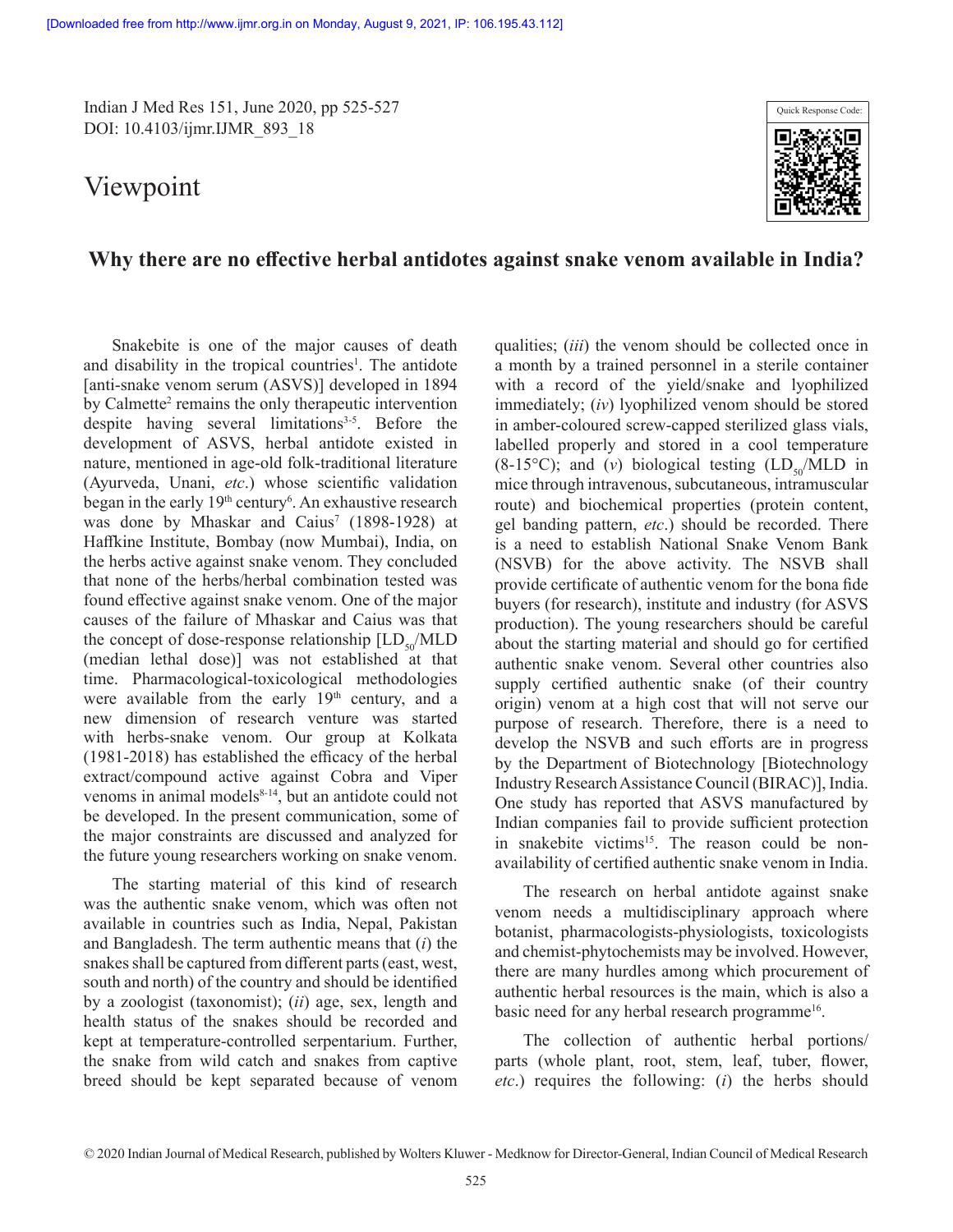be identified by a plant taxonomist and a herbarium prepared should be preserved for future reference, (*ii*) age of the herbs, region and season of collection need to be recorded, and (*iii*) the herb washed with water, dried in sunlight, powdered and preserved in dry container at room temperature (15-22°C).

In the laboratory experiments, it is desirable to use aqueous extract (per oral), except when there is a need to purify the herbal pure compound, solvent (ethanol, methanol, chloroform, *etc*.) extracts may be used. Phytochemical purification, done by phytochemists, requires long protocols and skilled hands. It happens that purified compounds may have low-yield and lowactivity, as compared with the whole extract. On several occasions the toxicity of the pure compound played a negative role<sup>17</sup>. Therefore, for all herbal extracts/pure compounds toxicity studies are essential before safe human trials.

Herbal extracts/herbal compounds alone were not found to be effective in snake venom neutralization studies. It was established that herbal extracts/ compounds when combined with nanoparticles may enhance the action of herbs<sup>18</sup>. Gold nanoparticle with herbs increased the action of the herbs against snake venom18-22. Nanoparticles conjugation may decrease the action of the herbs and may show toxicity. The use of biodegradable and biocompatible nanoparticles (calcium, polymer, albumin nanoparticle) may be an alternative to avoid the toxicity. Newer methodologies such as *in silico* studies using molecular docking and modelling gained importance in snake venom research<sup>23</sup>.

At present, there are no research training centres in India although snake venom research started in 1860 at Calcutta Medical College, Kolkata<sup>24</sup>. Later, in 1930-1940, snake venom research continued at the Pharmacology Department of the Calcutta School of Tropical Medicine<sup>25</sup>. In 2010, a registered society was formed in Kolkata with the name 'Toxinological Society of India' to promote snake venom research. There is a need to establish a Snake Venom Research Institute in India to fulfil the lacunae.

The knowledge gap, lack of facilities and funds in snake venom research are the major constraints in herbal antidote development against snake venom. Snake venom herbal antidote may be possible in the near future, provided there are cooperative hands between scientists, policy-makers and industry.

#### *Conflict of Interest***:** None.

### **Antony Gomes**1,\***, Sourav Ghosh**<sup>1</sup>  **& Aparna Gomes**<sup>2</sup>

<sup>1</sup>Department of Physiology, Laboratory of Toxinology & Experimental Pharmacodynamics, Department of Physiology, University of Calcutta, Kolkata 700 073 & <sup>2</sup>Division of New Drug Development, CSIR-Indian Institute of Chemical Biology, Kolkata 700 032, West Bengal, India *\*For correspondence*: agomescu@gmail.com

Received May 10, 2018

#### **References**

- 1. Warrell DA. Guidelines for the management of snake-bites. New Delhi: World Health Organization Regional Office for South-East Asia; 2010.
- 2. Calmette A. [L'immunisation artificielle des animaux contre le venin des serpents, et la thérapeutique expérimentale des morsures venimeuses]. *CR Soc Biol* 1894; *46* : 120-4.
- 3. Sutherland SK. Serum reactions. An analysis of commercial antivenoms and the possible role of anticomplementary activity in de-novo reactions to antivenoms and antitoxins. *Med J Aust* 1977; *1* : 613-5.
- 4. Corrigan P, Russell FE, Wainschel J. Clinical reactions to antivenin. In: Rosenberg P, editor. *Toxins: Animal, plant and microbial*. Pergamon: Oxford; 1978. p. 457-65.
- 5. Chippaux JP, Goyffon M. Antivenom serotherapy: Its applications, its limitations, its future. *Bull Soc Pathol Exot* 1991; *84* : 286-97.
- 6. Knowles R. The mechanism and treatment of snake bite in India. *Trans R Soc Trop Med Hyg* 1921; *15* : 72-92.
- 7. Mhaskar KS, Caius JF. Indian plant remedies in snake bite. *Indian J Med Res* 1931; *19* : 28.
- 8. Alam MI, Auddy B, Gomes A. Isolation, purification and partial characterization of viper venom inhibiting factor from the root extract of the Indian medicinal plant sarsaparilla (*Hemidesmus indicus* R. Br.). *Toxicon* 1994; *32* : 1551-7.
- 9. Alam MI, Gomes A. Adjuvant effects and antiserum action potentiation by a (herbal) compound 2-hydroxy-4-methoxy benzoic acid isolated from the root extract of the Indian medicinal plant 'sarsaparilla' (*Hemidesmus indicus* R. Br.). *Toxicon* 1998; *36* : 1423-31.
- 10. Alam MI, Gomes A. Viper venom-induced inflammation and inhibition of free radical formation by pure compound (2-hydroxy-4-methoxy benzoic acid) isolated and purified from anantamul (*Hemidesmus indicus* R. BR.) root extract. *Toxicon* 1998; *36* : 207-15.
- 11. Alam MI, Gomes A. Snake venom neutralization by Indian medicinal plants (*Vitex negundo* and *Emblica officinalis*) root extracts. *J Ethnopharmacol* 2003; *86* : 75-80.